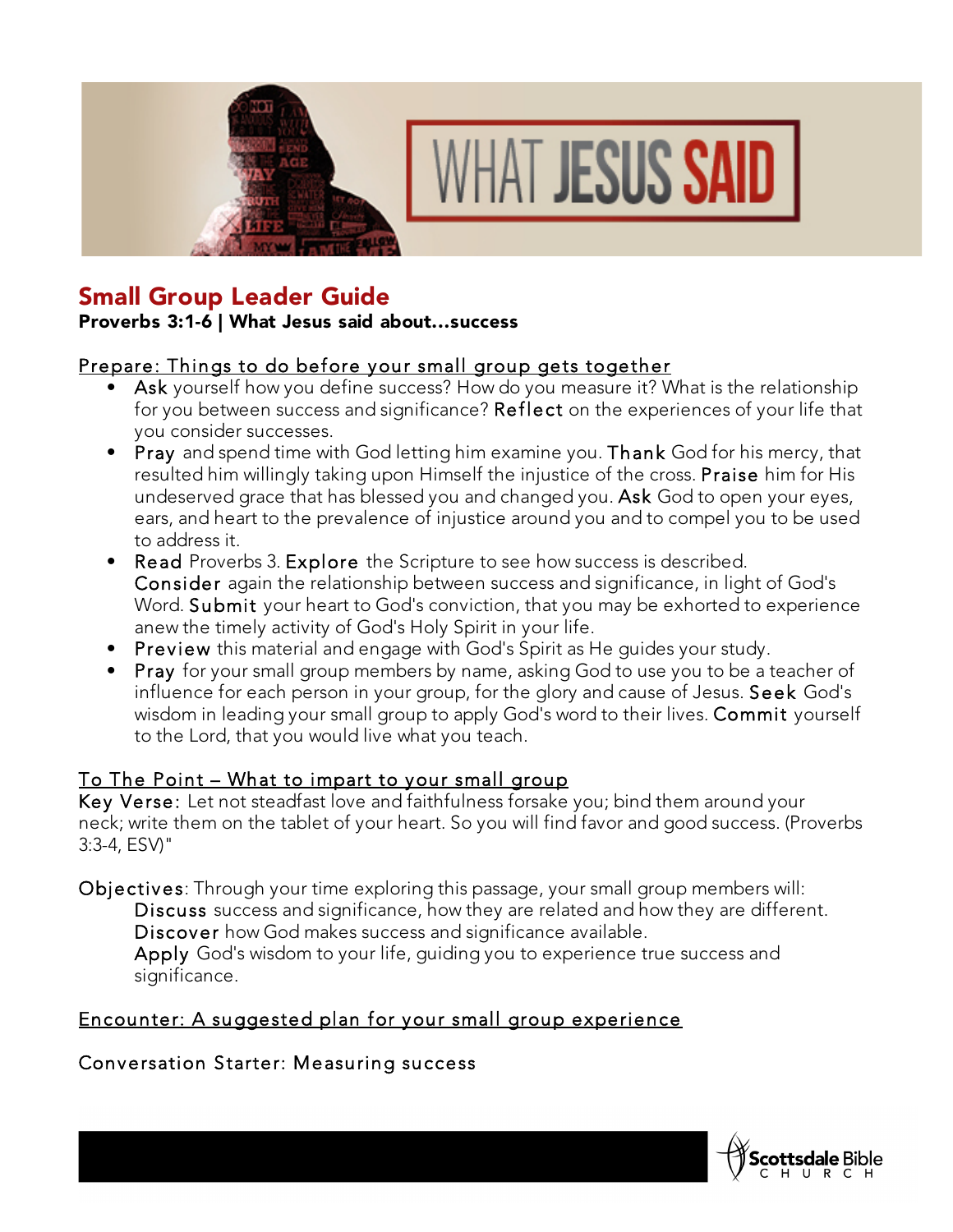Ask Consider each of these scenarios:

- You reach the top of your industry, and are recognized among your peers as a respected leader.
- You live in the home of your dreams, with paid help to keep it in order and from where you can throw lavish parties that regularly show up in the society web sites.
- Your children all have impressive careers and earn considerable incomes.
- You are known as an elite athlete, the person that the owner builds the team around.
- You accumulate significant wealth that allows you to provide for your family for generations to come
- You are a celebrity of renown. Your skill is considered "genius," and the spotlight is a comfortable place for you.

Which of these are most appealing to you and why?

*Allow participants to respond.*

Say These are all "ultimate scenarios" for a variety of measures of success. As such, they may not entice you to the degree of other, but related, measures. Success is an interesting phenomenon, because it seems intrinsic to our nature to pursue it. Nobody grows up (at least in our culture) wanting to be insignificant, forgettable, or to lead a life of irrelevance devoid of meaning. So much is at stake with success, too. We see so much unhappiness, dissatisfaction, brokenness, and other

# Open in prayer for your time together.

### An Opening Appeal (Proverbs 3:1-2)

What does it mean to you to "not forget" God's teaching?

- *Allow the group to respond. The responses could highlight:*
	- *Becoming familiar with God's Word.*
	- *Staying immersed in God's Word with a regular frequency.*
	- *Having a mindfulness or mental assent to the importance of God's Word.*

Similarly, what does it mean to let your heart keep his commandments?

*Allow the group to respond. Responses may include:*

- *It distinguishes from just knowing God's Word, but also revering it as God's loving directive.*
- *The "heart" as a storing place is an expression for having affection for God and His right to speak into our lives with His commands.*
- *"Keep," indicates a clear exhortation toward protectively cherishing God's commands as valuable.*

Putting these together, you see God directing you to both mentally and emotionally value God's Word with a very high regard. Verse 2 makes claims about the benefit of doing so. What are these benefits, and how does keeping and not forgetting God's Word deliver these promised benefits?

*Verse 2 does not promise to add years to your life, like a prescription to correct problems. However, it is prescriptive to give a fullness of life. It indicates that when life is lived with a mindfulness for God's Word and a love for the commands of God, the result is a life of purpose and meaning, a richness of significance.*

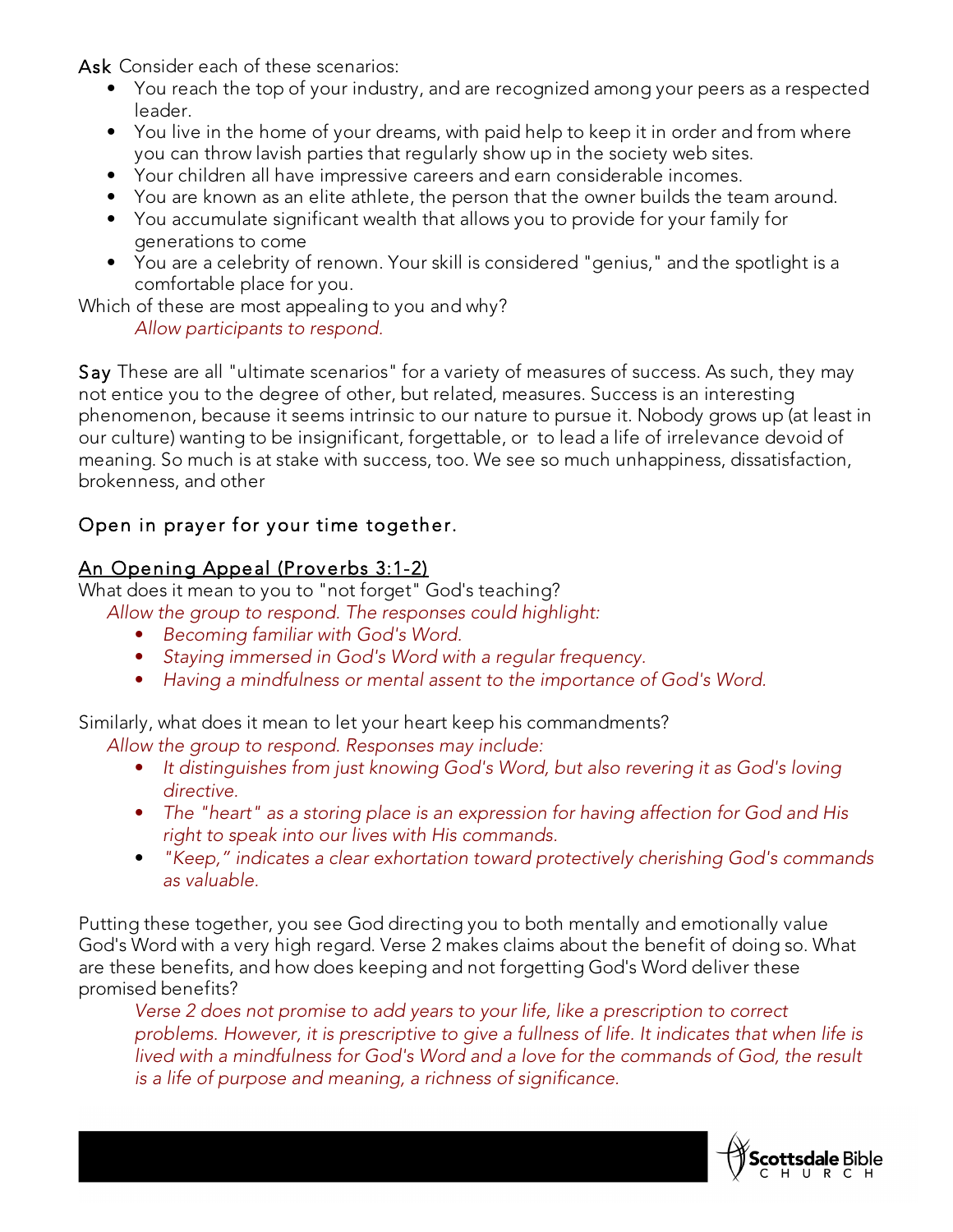# Love and Faithfulness (Proverbs 3:3-4)

What does it mean to you to not let steadfast love and faithfulness to forsake you, to bind them around your neck?

*Allow the group to respond. Responses may include:*

- *The two are inseparable. Steadfastness of love is indicative of faithfulness, and faithfulness can not exist apart from love.*
- *This reiterates and emphasizes that God is the God of relationships. Our tendency is to consider God's command an expression of a contractual standard or an impossible standard against which we must always struggle. In these first verses, though, we see that living in accordance with God's command as an expression of love for God is indeed possible, because God's commands are given in the context of His love for His creation.*
- *Love and faithfulness for God and others is a God-honoring approach to life. Love is not self-serving and faithfulness is evocative of God Himself, whose mercies are everlasting and patience is enduring.*

Verse 4 makes another impressive claim, that if you follow the exhortation of verse 3, you will experience the benefits of verse 4. What are some ways you would define or describe having favor and good success in the sight of God and man?

*Allow the group to respond. Responses could include:*

- *Favor with God is seen in being included in His good work. His determination to gift you supernaturally to participate in the eternity-impacting labor of winning the lost*  and making disciples, expanding the Kingdom. You find favor with God by enjoying *the fellowship and leadership of His Holy Spirit, and the Fruit of His Spirit being borne in you as you walk by faith and not by sight.*
- *Favor with man is expressed in little and big ways, from being like Joseph where you have audience with people of significance for the glory of God, to being like Daniel, where you are allowed to work alongside unbelievers and live out your faith in dynamic, dramatic ways, or even like Paul, or John, or Lydia, where you are blessed to be put into relationships with unbelievers where you can glorify Jesus and bless others with loving service and a willingness to share the Gospel.*
- *The term "success" is best understood not in terms of worldly success as we might define it, but in "good understanding." In this regard, "favor" and "good success" are linked, meaning that as a person commits to faithful, steadfast love, he/she is blessed by being known with a good reputation for having a good reputation. This favor is bestowed by God, acknowledged by people, and facilitates a life of significance in serving both.*

# Living toward Significance (Proverbs 3:5-6)

These next two verses put the first four together to translate the intent of the mind and the commitment of the heart into the feet of faith. What is significant to you about verse 5 that articulates what you need to do to live a life of significance?

*Allow the group to respond. Responses may include:*

- *The faithful love rooted in intellectual and emotional affection for God is expressed in trust. You cannot say you love God or believe God if you do not trust God.*
- *The word "trust" means to lean upon it, to put your full weight on it expecting it to*

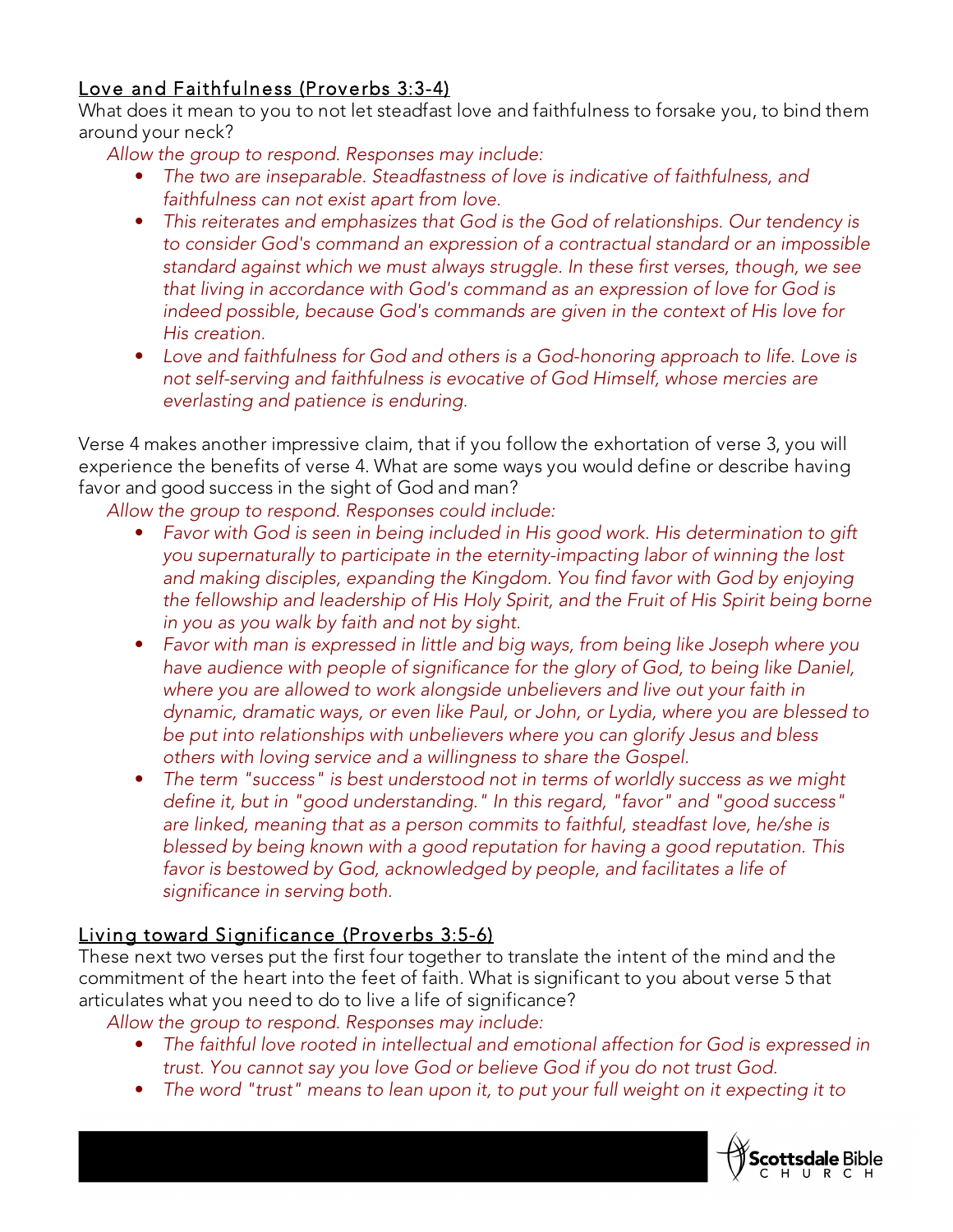*reliably support you.*

- *"Trust" also means to expect something to protect you. Not merely to shelter you in the moments of adversity, but to do so at an essential level. Omnipotent God offers such a protection for those who trust in Him.*
- *"With all your heart" is a figure of speech that encompasses heart, mind, and will. It means to trust God with the totality of your being, completely and without reservation.*
- *"And do not lean on you own understanding" clarifies that you cannot trust fully in God and at the same time lean on your own understanding. You cannot do so with "all your heart" if part of your trust (your faith, your love) is on your self (your own wisdom, wit, resources, etc.).*

What does it mean to you to acknowledge God in all your ways?

*Allow the group to respond. Responses may include:*

- *Acknowledging God means to know God as He truly is. To know God is to obey God. It is more than mental assent, or philosophical/theoretical agreement, but actual submission to God.*
- *"In all your ways" illuminates the reality that God is God of every detail of your life. There is no aspect of your life where God's wisdom is not superior to your own. There is no circumstance where God's provision is unavailable to you. To acknowledge Him in all these matters is t trust Him for guidance and direction in all matters, regardless of their grandiosity or seeming insignificance.*
- *"In all your ways" describes your course of life. Wherever you go, whatever you do, in all things, totally trust in God.*

The promise attached to this command is that God will make your path straight? What does this mean to you?

*Allow the group to respond. Responses may include:*

- *Making your path straight means that it will lead to its intended destination.*
- *It means that it is a successful path, no wrought with roadblocks or detours.*
- *This does not mean that you will not have adversity or challenges, but that God overcomes all these obstacles.*

Putting all this together, how does this passage in proverbs offer a roadmap to a successful life? *God defines a successful life as one that is lived by faith where a person trusts in God in all things, because that person loves God mentally, intellectually, emotionally, and relationally. Accordingly, the person agrees with God about this measure of success, discovering that a life of significance in God is the true measure of success.*

How does this passage challenge you to redefine success? *Allow the group to respond.*

What is one thing you can do this week in response to pursuing a new standard of success? *Allow participants to respond.*

#### Jesus in Focus

Where in this study do you see Jesus: Christ-like practices, examples, principles?